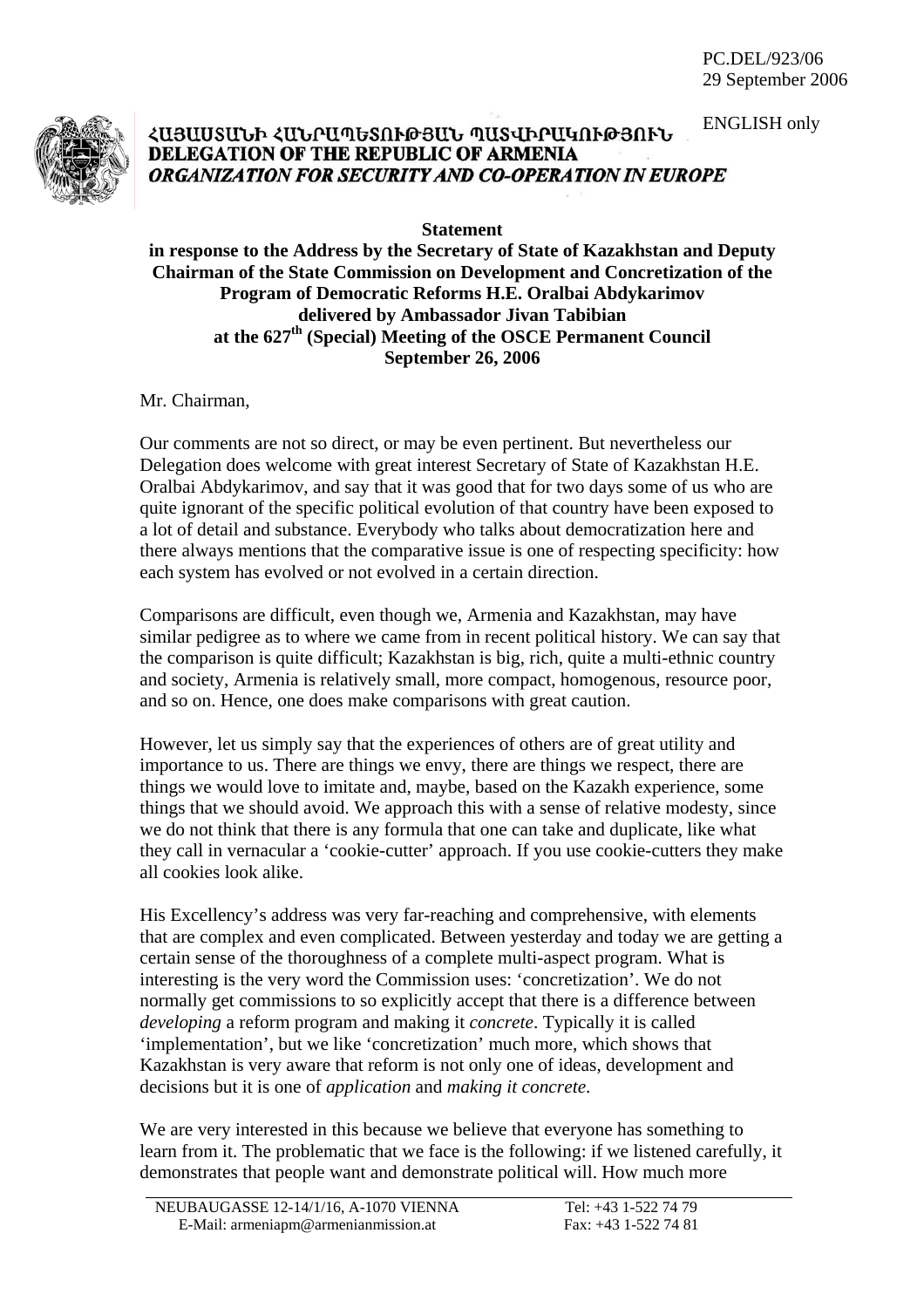political will one may want, when in some ways a government like one in Kazakhstan is addressing every single unit, sub-unit and component that constitutes not only government in general but a democratic government. There was no aspect untouched.

But the real question is this: does democracy really come from top down? The dilemma is not Kazakhstan's, the dilemma is ours for all of us here. On one hand we want political will to act out and implement democratization from top down, recognizing that decisions and actions taken top-down temporarily do not look to us as democratic as they should; If we look at the democratization process of almost any society around this table, ultimate success depends on from the bottom-up. What we can imagine for the top is not to be inordinately an obstacle to the necessary evolution of the democratic institutions. Sometimes it is a big revolution here and there; after all some places indeed need a revolution before people can say that people have rights. Other places there may have been wars; some other places – a crises in succession, or World Wars.

Here we are in front of a dilemma or a paradox. We talk about Kazakhstan as much as we talk about my country, because we want simultaneously to be popularly led, bottom-up response to the needs of individuals and citizens and at the same time hoping, expecting and ordering so to speak those that are supposed to share power to do so by action, determination and political will. This is a serious dilemma not only for Kazakhstan; it is a serious dilemma in OSCE's general ideology and important approach to these questions.

It would be funny after these couple of thoughts if it looked like we are avoiding the 2009 Chairmanship candidacy issue. That is not an issue that we would like to avoid or can avoid. Our President was a cosignatory of the CIS Kazan declaration supporting the Kazakhstan's bid for the OSCE Chairmanship in 2009 and therefore expressed his views on this. We would simply say that again a word of caution is needed. We heard it yesterday at the informal briefing and today at this formal session of the Permanent Council that Kazakhstan is trying to present itself and give us details about their reform agenda.

I have been here for more than eight years: I have not heard of any similar selfexamination or putting things honestly on the table from any of the other candidates for the Chairmanships. They passed the test without such an examination. I am not sitting and judging this test. I am sorry that there were no other opportunities, when I could have listened and formed my own opinion whether other candidates who they thought they were, and whether participating States certified them as having gotten there already, successfully.

It is not a typical process here that a candidate is subjected to a certain kind of examination. We did not require it; Kazakhstan presented itself to illuminate us. But in this exercise one realizes the asymmetric situation in which one country with aspiration is willing to bare its plan, whether we believe it or not, while others, had been automatically certified 'Grade A'.

The lesson for us and the OSCE is that it is a wonderful example of a difficult situation. We believe we are both wrong: both the OSCE and Kazakhstan, in instrumentalizing this issue of candidacy. Kazakhstan very sincerely presents its